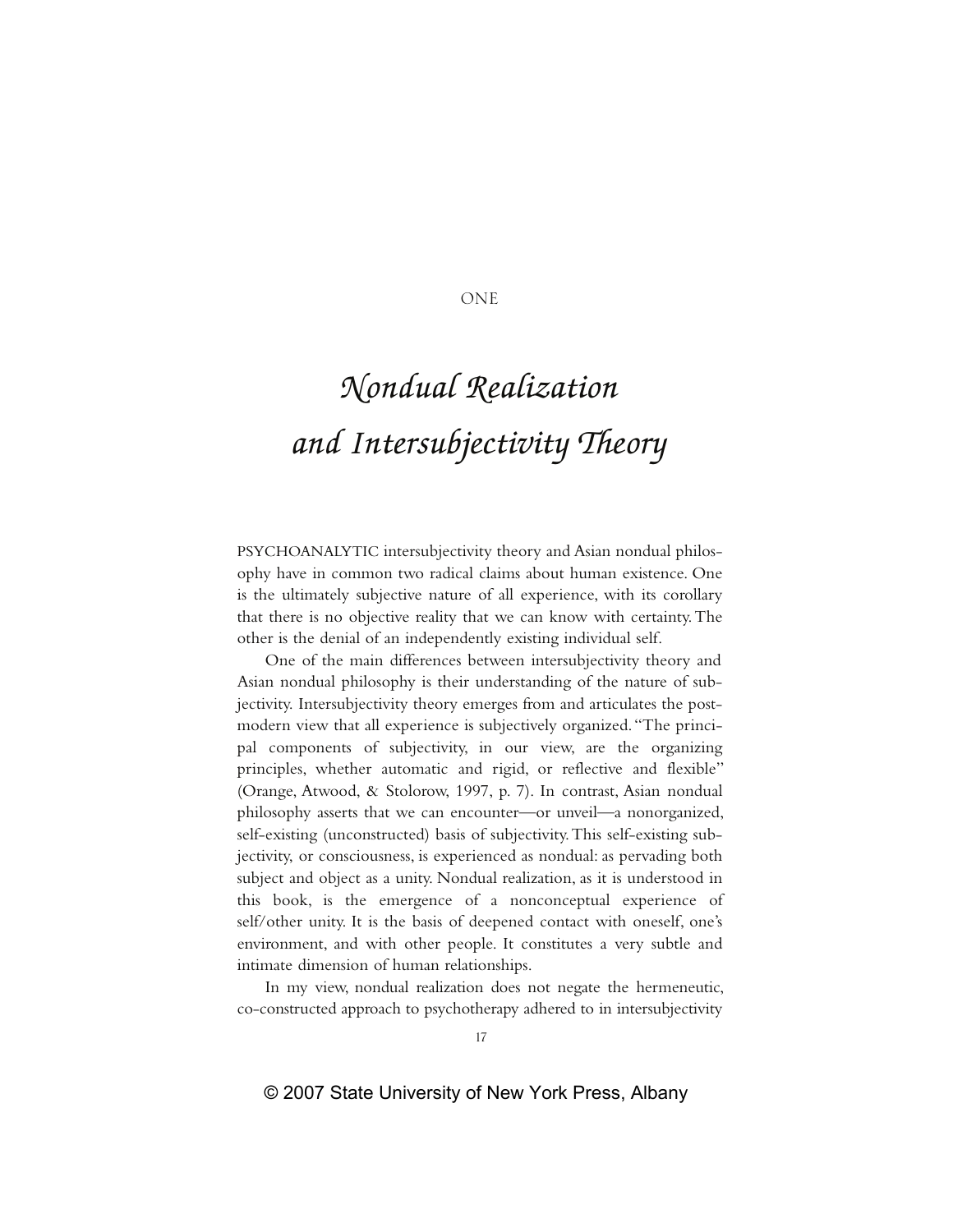theory; rather, it facilitates it. Orange (2000) writes, "The rigidity that we associate with various kinds of psychopathology can be grasped as a kind of freezing of one's experiential horizons so that other perspectives remain unavailable" (p. 489). As rigid organizations of experience are articulated and resolved in the psychotherapeutic process, an openness or availability to experience emerges. With some guidance, this openness can progress to reveal the self-existing dimension of nondual consciousness.

#### INTERSUBJECTIVITY THEORY

Psychoanalysis began with Sigmund Freud's theory of biologically based sexual and aggressive drives that must be controlled for the client to adapt to societal standards of normative behavior. Although this theory views the client in relation to his or her world, it is concerned with the internal desires and fantasies that set the client against the restrictive and seemingly objective reality of the environment.The psychoanalyst represents the reality of the objective world, and assumes the authority to analyze the client's distance from it.

The Freudian model presents us with a pathological subject who must conform to the healthy object of society in general, and the analyst in particular. In the classical psychoanalytic relationship, the client lies passively on a couch, focused solely on the flow of his or her own thoughts; the analyst is removed from the client's line of vision. This position represents the hermetic, intrapsychic nature of psychological healing, as it is understood in classical psychoanalysis.

In the generations following Freud, psychoanalysis went through a "humanistic" transformation, exemplified by the self psychology of Heinz Kohut (1977, 1984), among others. Kohut saw the origin of psychopathology as the child's reaction to deficits of empathic attunement and approval in his or her environment. Kohut's ideas were embedded in a worldview that viewed industrialized society not as the measure of reality and health, but as potentially damaging to the human spirit. Along with Carl Rogers (1965), R. D. Laing (1965), Rollo May (1953), and many others, Kohut was concerned with addressing an internal hollowness or fragmentation, a lack of self-contact that was seen as a malaise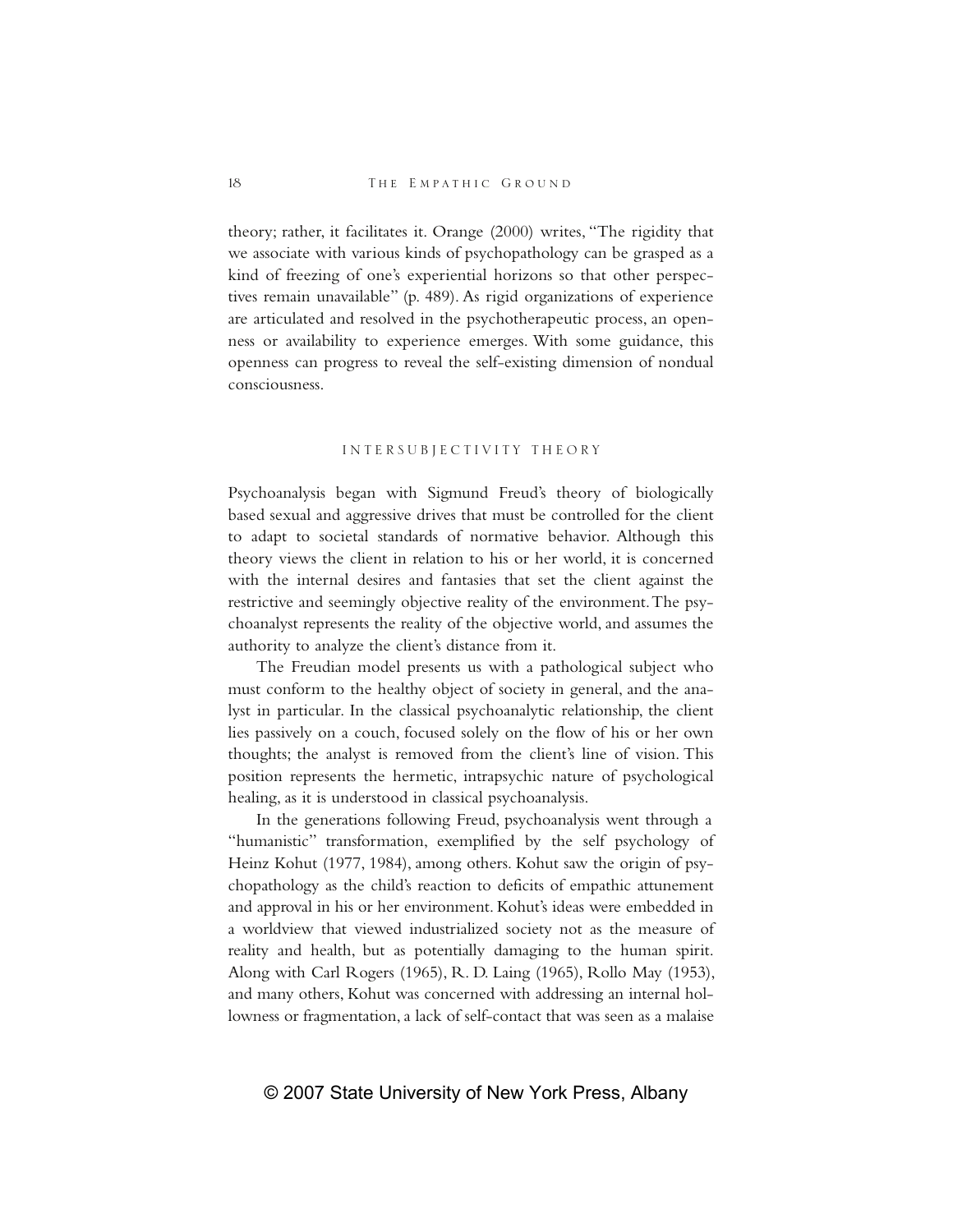afflicting modern humanity in general.The humanistic turn shifted the goal of psychoanalysis from helping clients adjust to society to helping them recover from the conforming, dehumanizing aspects of society, as well as the destructive elements of their childhood environments.

The relationship between the therapist and client also shifted. The therapist was no longer a remote authority, commenting from afar on the client's monologue. Instead, the therapist became an empathic guide for the client's inward journey. Even the positions of the therapist and client changed.The client now sat upright, a more proactive stance than the prone position on the couch, and faced the therapist. In this position, the therapist and client were inevitably engaged in a two-way communication, in which both could become more aware of their responses to the other.

Intersubjectivity theory is a theoretical and practical psychoanalytic framework introduced in the late seventies by Robert Stolorow and George Atwood. Both in its theories and its practical application to clinical psychology, intersubjectivity theory is as radical a departure from the humanistic phase of psychoanalysis as that was from Freud's classical drive model. Stolorow and Atwood (1992) write, "We wish to emphasize that, although the development of the theory of intersubjectivity owes much to psychoanalytic self psychology (see Stolorow, 1992), significant differences exist between Kohut's (1971, 1977, 1984) concept of a self/selfobject relationship (a relationship that serves to restore, maintain or consolidate the organization of self-experience) and our concept of an intersubjective field. An intersubjective field is a system of *mutual reciprocal influence* (Beebe and Lachman, 1988a). Not only does the patient turn to the analyst for selfobject experiences, but the analyst also turns to the patient for such experiences (Wolf, 1979; Lee, 1988), and a parallel statement can be made about the child-caregiver system as well. To capture this intersubjective reciprocity of mutual influence, one would have to speak of a self/selfobject/selfobject-self relationship" (pp. 3–4).

Like Kohut's work, intersubjectivity theory is embedded in a general shift in our culture's psychological, philosophical, and scientific understanding. In the simplest terms, this shift can be described as a transition from focus on the empowerment and fulfillment of the individual to an understanding of the individual as always in some sense in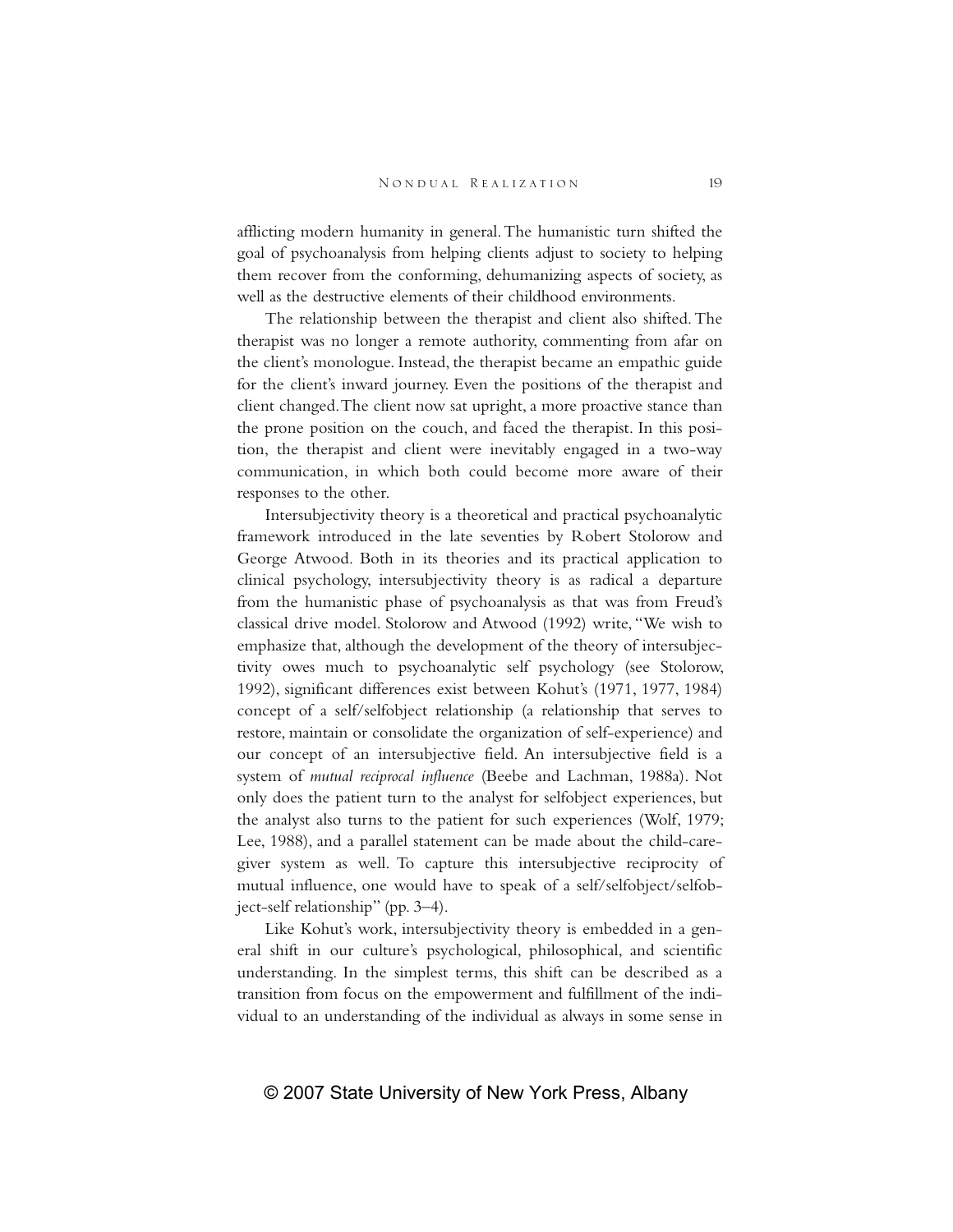relationship with his or her environment. Intersubjectivity theory claims that each moment of a person's experience is shaped within the context of self/other interaction.

The understanding that the psychotherapeutic process takes place in a field of reciprocal, mutual influence between the therapist and the client counters the traditional notion of the therapist as an authoritative evaluator of the patient's experience, or even as an empathic observer. It acknowledges that the therapist's own psychological organization helps shape the course of the therapy.

Stolorow and Atwood base this theory on another more subtle supposition. This is the idea that since all experience is necessarily subjective and shaped within the changing contexts of self/other interactions, there is no absolute reality to be known, either by the therapist or the client.This means that the therapist and client are not only face to face now, they are regarded as equals. Since there is no truly objective view of reality, and no position that can separate the observer from the observed, the interpretation of events or behaviors by the therapist cannot be assumed to be more valid than the client's. "The analyst's frame of reference must not be elevated to the status of objective fact" (Stolorow, Brandchaft & Atwood 1987, p. 6). This understanding of client/therapist equality sharpens the focus on transference and countertransference as an interconnected phenomenon. Although I believe that this understanding of mutuality enriches the healing potential of the therapeutic relationship, it also poses some interesting questions about the direction or goal of psychotherapy that I will address in a later chapter.

#### ASIAN NONDUAL PHILOSOPHY

References to nondual experience can be found in all of the world's major religions, but Buddhist and Hindu traditions describe it most explicitly. As I have said, the type of nondual realization that I am concerned with in this book is expressed most clearly in the Dzog-chen and Mahamudra lineages of Tibetan Buddhism, and the Hindu Advaita Vedanta and Kashmir Shaivism schools. From a purely phenomenological perspective, there is no difference between the nondual experience

### © 2007 State University of New York Press, Albany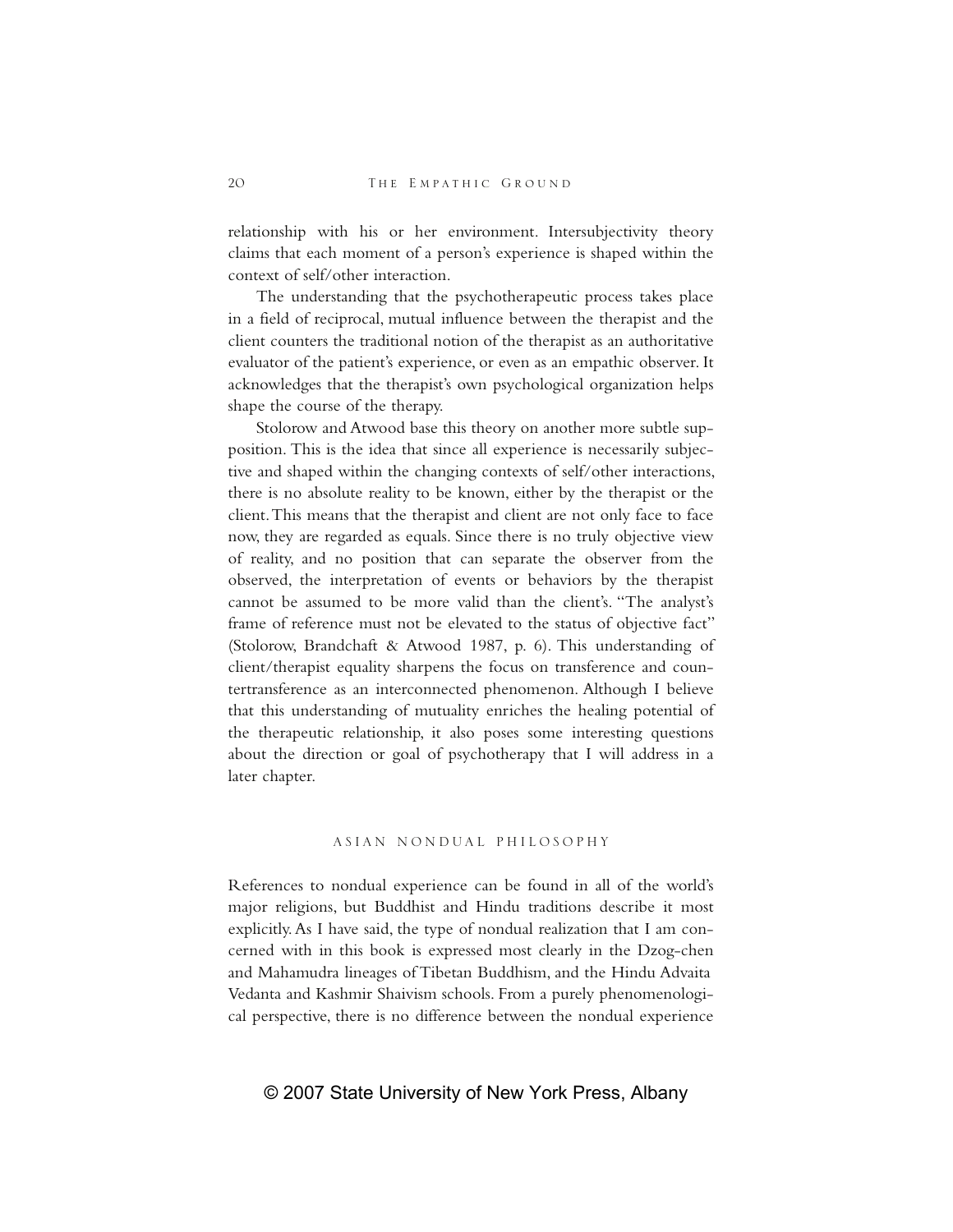described in these Buddhist and Hindu teachings. They all describe nondual realization as the experience of an extremely subtle, luminous expanse of consciousness pervading all of one's internal and external experience as a whole. Self and object are experienced as a unity because they are pervaded and encompassed by a single, unobstructed consciousness.

In Tibetan Buddhism, this unobstructed consciousness is usually called nondual (or primordial) awareness. In Hindu traditions, it is called unified consciousness, *Brahman*, or Self, among other names. In this text, I refer to it as nondual consciousness.

Here is a description of nondual consciousness from Tibetan Buddhism: "Mind itself—that is, the nature of awakened mind—is pure like space, and so is without birth or death . . . it is unchanging, without transition, spontaneously present, and uncompounded" (Rabjam, 2001a, p. 51). Notice how similar it is to this description from Advaita Vedanta: "I am the Supreme Brahman which is pure consciousness, always clearly manifest, unborn, one only, imperishable, unattached, and allpervading and non-dual" (Shankara, 1989b, p. 111).

Tibetan Buddhism describes this experience of pervasive consciousness as "cutting through solidity" (Rabjam, 2001a) because the phenomenal world appears to be transparent, or permeable. All objects appear to be as permeable, luminous, and empty as consciousness itself. There is no discernible difference, no duality, between appearances (objects) and the consciousness that perceives them, or between experiences and the one who experiences them.

This produces an immediacy of experience, called direct or bare perception. All perceptions, cognitions, emotions, and sensations seem to arise directly, vividly, and spontaneously out of the clear space of nondual consciousness. An early Buddhist text describes this as, "in the seen there will be just the seen, in the heard, just the heard, in the sensed, just the sensed, in the cognized, just the cognized" (Nanananda, 1971, pp. 30–31). It also produces a felt sense that neither the experiencer nor the experience exists independently. Buddhist philosophy describes objective reality—the attribution of reality to objects "from their own side"—as illusory. The experience of subject/object dichotomy is considered a mental construction or reification superimposed upon the actual unity of subject and object.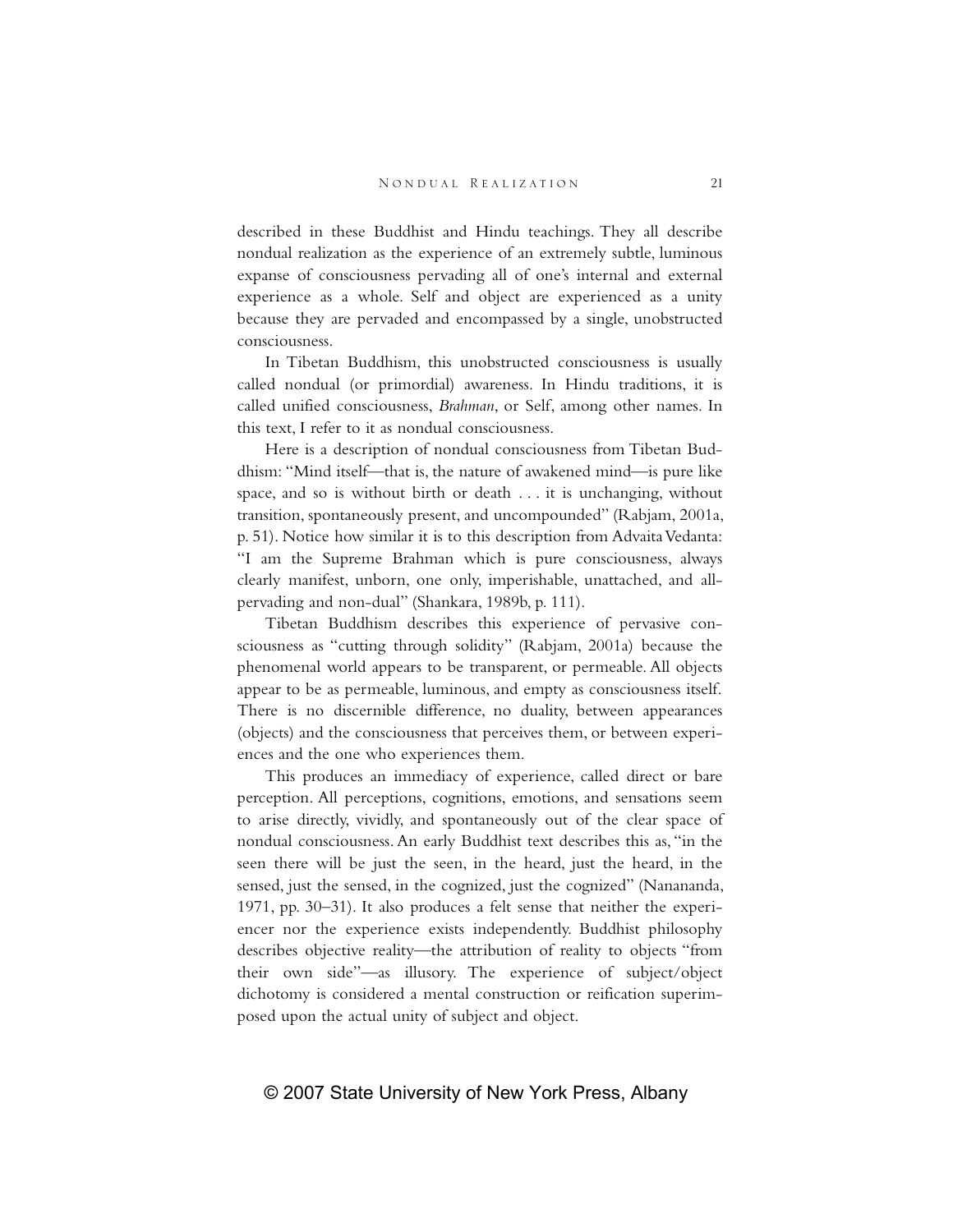This is very close to the view put forth in intersubjectivity theory. Stolorow and Atwood (1992) write, "The myth of the isolated mind ascribes to man a mode of being in which the individual exists separately from the world of physical nature and also from engagement with others. This myth in addition denies the essential immateriality of human experience by portraying subjective life in reified, substantialized terms" (p. 7).

Contemporary Buddhist scholar Stephen Batchelor (2000) writes, "To be empty of a fixed identity allows one to enter fully into the shifting, poignant, beautiful and tragic contingencies of the world. It makes possible an acute awareness of life as a creative process, in which each person is inextricably involved. Yet despite the subjective intensity of such a vision, when attention is turned onto the subject itself, no isolated observer is to be found" (pp. 44–45).

According to Asian nondual philosophy, nothing can be said to have inherent existence outside or apart from our experience of it. In other words, the desk at which I sit has no essential "deskness" of its own; it is rather my perception of the desk. The desk and my perception of it are a single phenomenal reality.This does not mean that the desk will disappear when I leave the room, but only that there is no objective, absolute knowledge of the desk accessible to me.To say that the desk is really there would be a speculation, an ontological leap (just as it would be to say that the desk is not really there).

Likewise, my experience of myself sitting at the desk has no essential "selfness," but is rather my perception of myself in this moment. If I search for something more essential in either the desk or myself, I only find more clearly the subjective basis of my experience. I find the luminosity and emptiness of consciousness itself. For this reason,Asian spiritual philosophies claim that things exist like reflections in a mirror, or like the reflection of the moon in a lake.

The major difference between the Buddhist and Hindu articulations of nonduality, and between the various schools of thought within these traditions, is in their interpretation of what nondual experience actually is. In general, the Buddhists speak of nonduality as the true nature of one's own mind. "Mind itself is an unchanging vast expanse, the realm of space" (Rabjam, 2001a, p. 126). In contrast, the Hindu philosophies often describe it as an ontological dimension that is some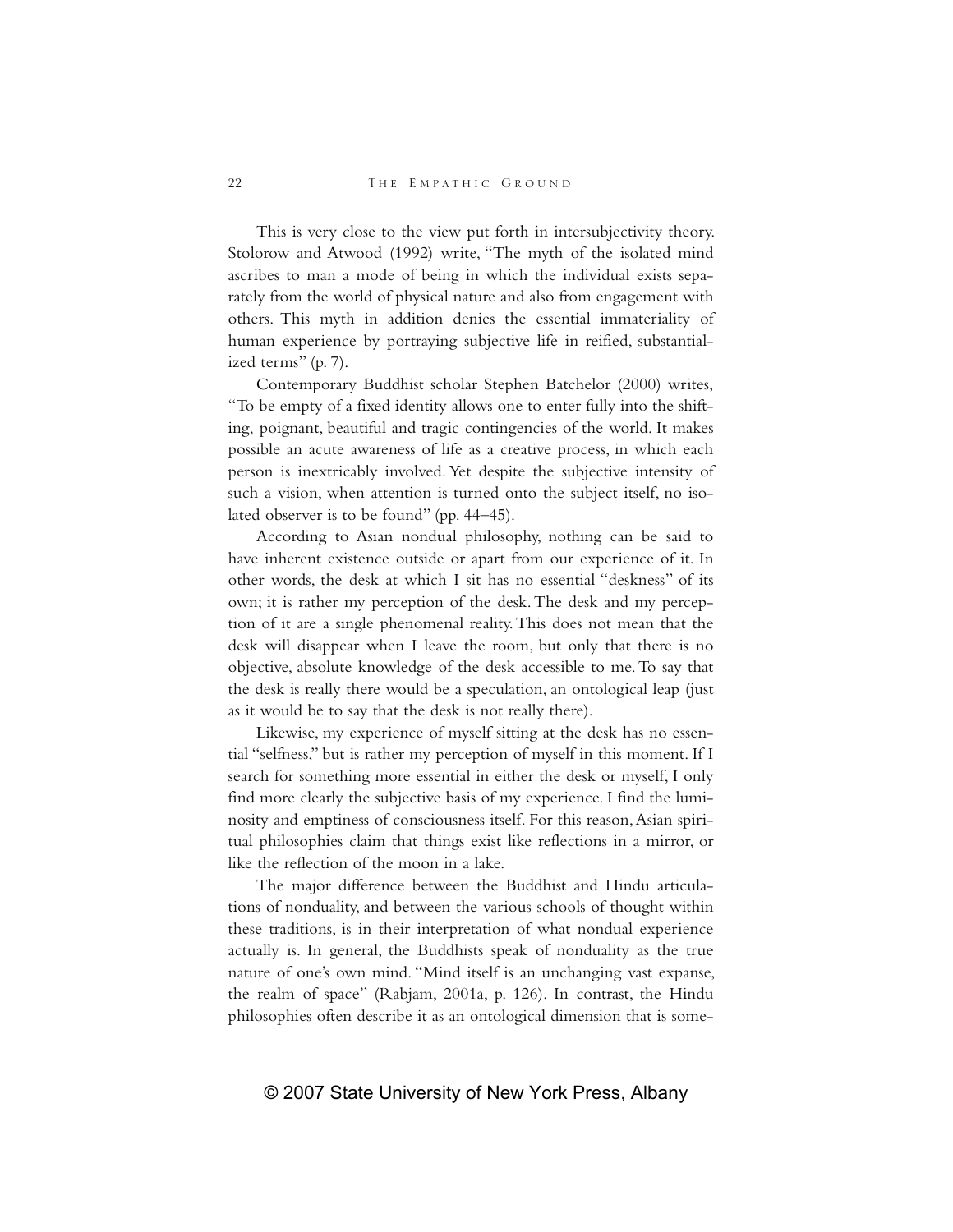how behind or at the root of all phenomena. Swami Nikhilananda (in Shankara, 1989a) writes,"Turiya (pure consciousness) alone is the Reality behind all experiences, the Reality behind the universe. It is the universe in its true essence.... Life is not possible without the substratum of Turiya, which is the Reality pervading the universe" (p. 65, parentheses added).

The difference between these two interpretations is so subtle that it sometimes seems to disappear altogether. Some nondual Buddhists do claim, just as Hindu traditions, that the awakened mind is the true nature of all phenomena.The medieval Tibetan philosopher Longchen Rabjam (1998) writes, "The source of phenomena is awakened mind" (p. 43). Also, "The naturally pure ground is your fundamental nature buddhanature, mind itself, inherently and utterly lucid" (Rabjam, 2001a, p. 6).

Contemporary Buddhist teacher Traleg Rinpoche (1993) states that, in Buddhism, nonduality does not refer to the numerical oneness of subject and object, but to the experience that the nature of the subject and the nature of the object are the same; they are "one taste." He writes,"Instead of being one, they are inseparably united" (p. 42). Nondual Hindu philosophy considers that there is one single consciousness of which all phenomena are an expression; one single Self that we each refer to as our own self. An ancient Advaitin text says,"As waves, foam and bubbles are not different from water, so the universe emanating from the Self is not different from it" (Astavakra, 1981, p. 19).

Here again, the difference between Buddhist and Hindu interpretations often disappears. Rabjam (1998) writes, "Awareness—oneness—is the ground of all phenomena.Although there is the experience of multiplicity, to say that there is no wavering from oneness is to say that the naturally occurring timeless awareness is the single source" (p. 49). And a traditional Zen koan quotes fourth century Chinese Buddhist philosopher Seng-Chao as saying, "The whole universe is of one and the same root as my own self."

As an ontologically existent dimension, nondual consciousness can be spoken of as existing separately from the phenomena it reflects.The Buddhists therefore criticize the Hindu Advaitins for reifying nondual consciousness into an existent "thing." Hindu philosophy does claim that, in states of deep meditative absorption, nondual consciousness can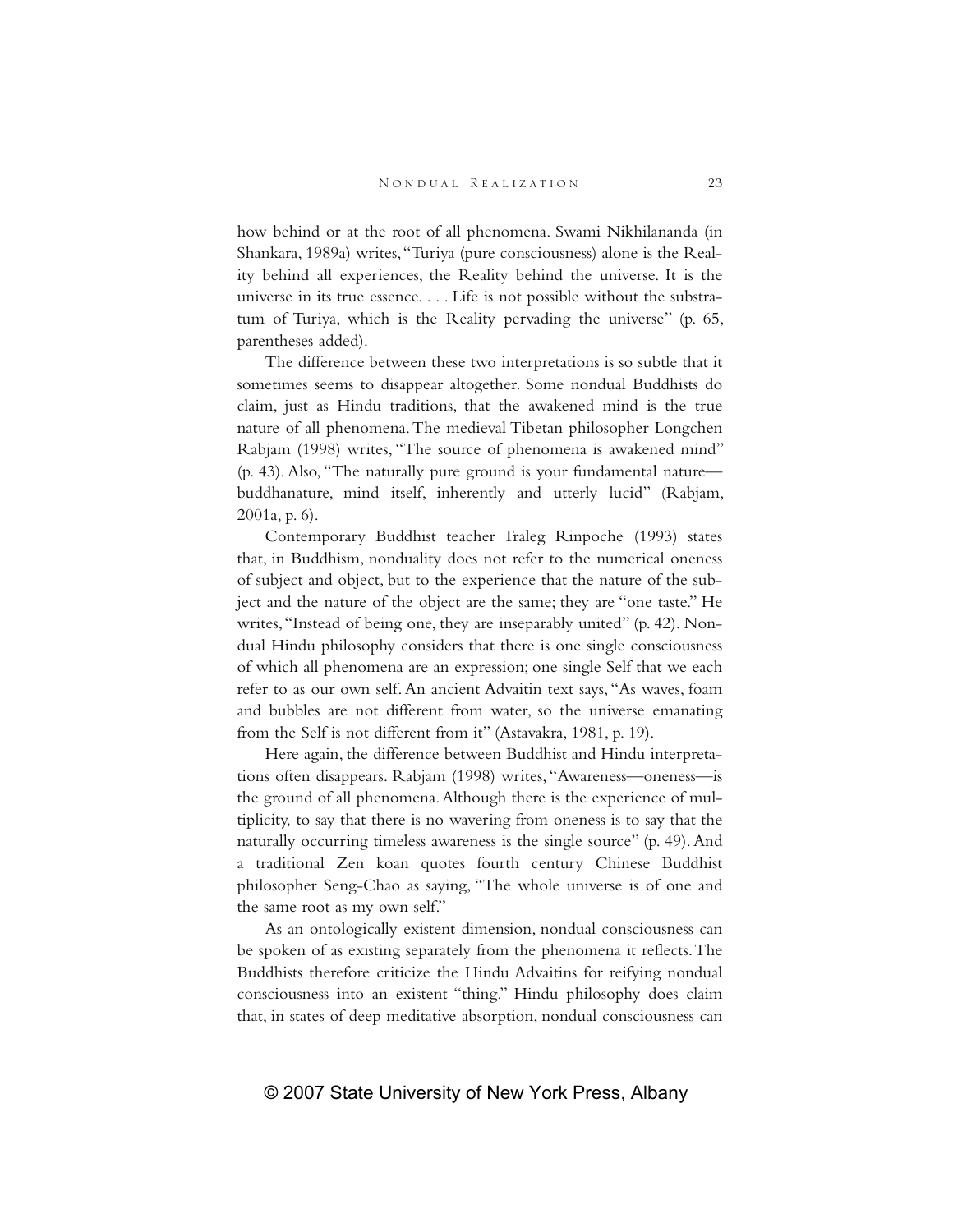be experienced purely, without "content" or without the appearance of the phenomenal world, while the Buddhists emphasize the "co-emergence" (Traleg, 1993) of nondual consciousness and phenomena. However, both Buddhist and Hindu descriptions of nondual realization make it clear that nondual consciousness and the changing phenomena of everyday life can be experienced simultaneously, as an ongoing awakened state.The *Siva Sutras* (one of the main source texts of Kashmir Shaivism) state, "When the mind is united to the core of consciousness, every observable phenomenon and even the void appear as a form of consciousness" (Singh, 1979, p. 58). This seems to be in complete accord with the ancient Buddhist text that states, "Within this emptiness, ungrasped, appearances are vividly displayed" (Rangdrol, 1993, p. 51).

Both Buddhist and Hindu descriptions of nondual consciousness agree that it is "uncreated," that it is an innate dimension of our being, which we uncover rather than construct. Traleg Rinpoche (1993) writes, "It's not so much that Buddha-nature has this active power to manifest. It doesn't do the manifesting itself. It's revealed when obscurations are removed" (p. 23).Also from Tibetan Buddhism, Rabjam (1998) writes, "Awareness, the origin of everything, is spontaneously present with a lucid radiance" (p. 180). Shankara (1989a), the revered eighthcentury Advaitin philosopher, writes, "As the sun appears after the destruction of darkness by dawn, so *Atman* (True Self) appears after the destruction of ignorance by Knowledge" (p. 154, parentheses added). Abhinavagupta, tenth-century Kashmir Shaivite, writes,"For the power of space (*akasa-sakti*) is inherent in the individual soul as the true subjectivity, which is at once empty of objects and which also provides a place in which objects may be known" (quoted in Muller-Ortega, 1989, p. 146).

Since nondual consciousness is an inherent, spontaneously present dimension of being, it is beyond or more subtle than any sort of organization or manipulation of experience. For this reason, these Asian traditions consider nonduality to be our true nature: our true Self in Hindu traditions, and our Buddha-nature or "natural mind" in Buddhism. It is in this claim—that we have, inherently, a fundamental unconstructed dimension of being or consciousness—that Asian nondual philosophy differs most sharply from intersubjectivity theory. Inter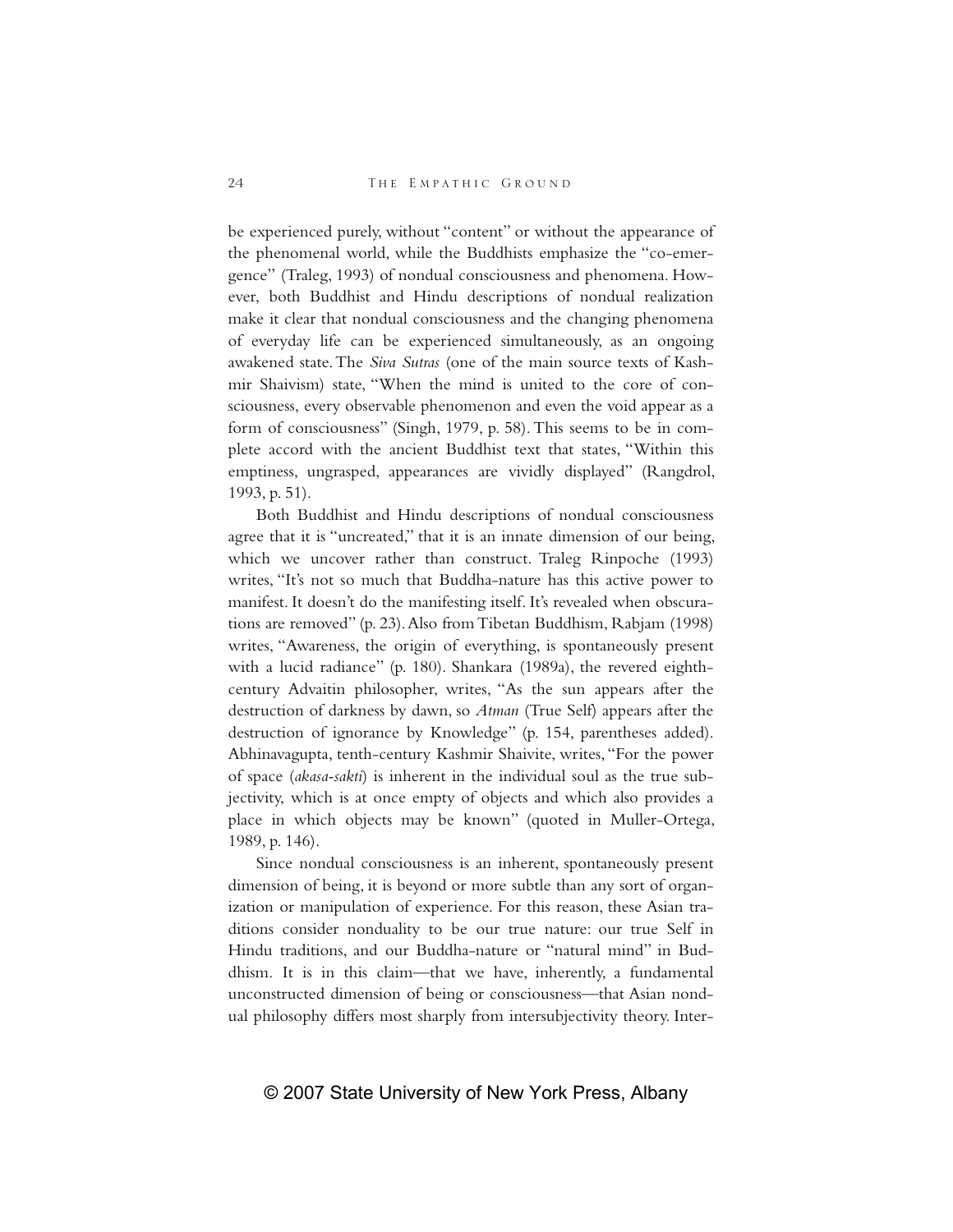estingly, it is also a major point of conflict within Buddhist nondual philosophy itself. Since my application of nondual consciousness to psychotherapy in the following chapters hinges on the potential to experience this unconstructed dimension, I will briefly examine this conflict as it is articulated within Buddhism.

#### BEYOND IMPERMANENCE

According to the contemporary Tibetan Buddhist teacher, Tsultrim Gyamtso Rinpoche (2001), the vast conglomerate of Buddhist nondual philosophy can be divided into two main categories: the *Rangtong* and the *Shentong*.The Rangtong view claims that nothing exists beyond the changing flux of experience. Realization is the true knowledge of impermanence, along with the ability to relinquish one's fixations on any aspect of this flux, including the changing sensations and perceptions that one associates with one's own self.

In contrast to intersubjectivity theory, the Rangtong Buddhists maintain that experience can be shorn of the conceptual elaboration that veils and distorts perception. But there is agreement between them that there is nothing beyond the dynamic, ephemeral "content" of experience.

The Shentong Buddhists, on the other hand, claim that our true nature—our Buddha-nature—is luminous, blissful, spacious awareness. When we let go of our grip on the changing flux of experience, we discover this luminous blissful expanse pervading everywhere.The theories and practices that I am presenting in this book are aligned with the Shentong view.

The Rangtong approach, articulated most clearly in Buddhist *Madhyamaka* philosophy, uses a conceptual process to deconstruct one's belief in the permanence of existence. The Shentong approach argues that, since our true Buddha-nature is beyond conceptualization, it cannot be found through the Rangtong conceptual method. It can only be discovered through meditative processes that uncover more subtle, nonverbal, realms of experience. Gyamtso (2001) writes, "It (nondual consciousness) is completely free from any conceptualizing process and knows in a way that is completely foreign to the conceptual mind. It is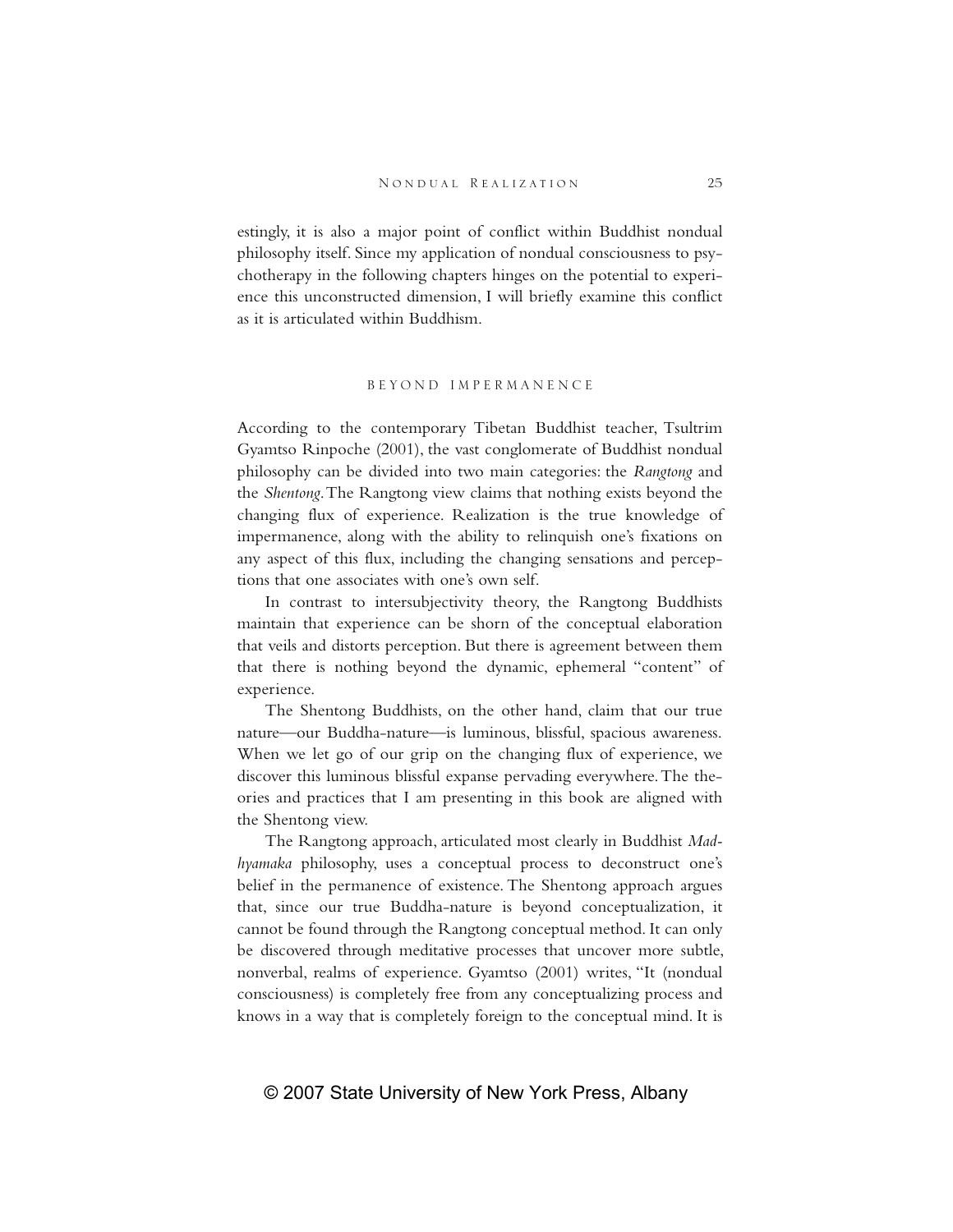completely unimaginable in fact. That is why it can be said to truly exist" (p. 74, parentheses added).

Arguing against the Rangtong view, twentieth-century Zen Buddhist philosopher Hisamatsu writes,"For the nothingness of Zen is not lifeless like emptiness, but, on the contrary, it is quite lively. It is not only lively, but also has heart and, moreover, is aware of itself" (quoted in Stambaugh, 1999, p. 79).

Hindu nondualists point out that the one doing the deconstructing of reality is the innate nondual consciousness itself. "The existence of the Self or Consciousness cannot be doubted, because the doubter himself is the Self, or Conscious Entity" (Nikhilananda, in Shankara, 1989a, p. 45).The Tibetan Buddhist Gyamtso (2001) echoes this argument when he writes, "How can mere nothingingness account for the manifestations of *samsara* and *nirvana*? . . . Mere emptiness does not account for this. There has to be some element that is in some sense luminous, illuminating, and knowing" (p. 65).

In the language of intersubjectivity theory, we can say that the realization of nondual consciousness is a direct encounter with the one who is doing the organizing of experience.

#### THE EXPERIENCE OF NONDUAL REALIZATION

The literature of Buddhist and Hindu traditions abounds with descriptions of the experience of nondual consciousness. Rabjam (2001b) writes,"Within the spacious expanse, the spacious expanse, the spacious vast expanse, I Longchen Rabjam, for whom the lucid expanse of being is infinite, experience everything as embraced within a blissful expanse, a single nondual expanse" (p. 79).

Shankara (1989a) writes, "I fill all things inside and out, like the ether" (p. 149). And "He who has attained the supreme goal . . . dwells as the embodiment of infinite consciousness and bliss" (p. 152).

The *Siva Sutras* (Singh, 1979) states, "The individual mind intently entering into the universal light of foundational consciousness sees the entire universe as saturated with that consciousness" (p. 59).

Kashmir Shaivism scholar Muller-Ortega (1989) writes,"No longer do finite objects appear as separate and limited structures; rather, the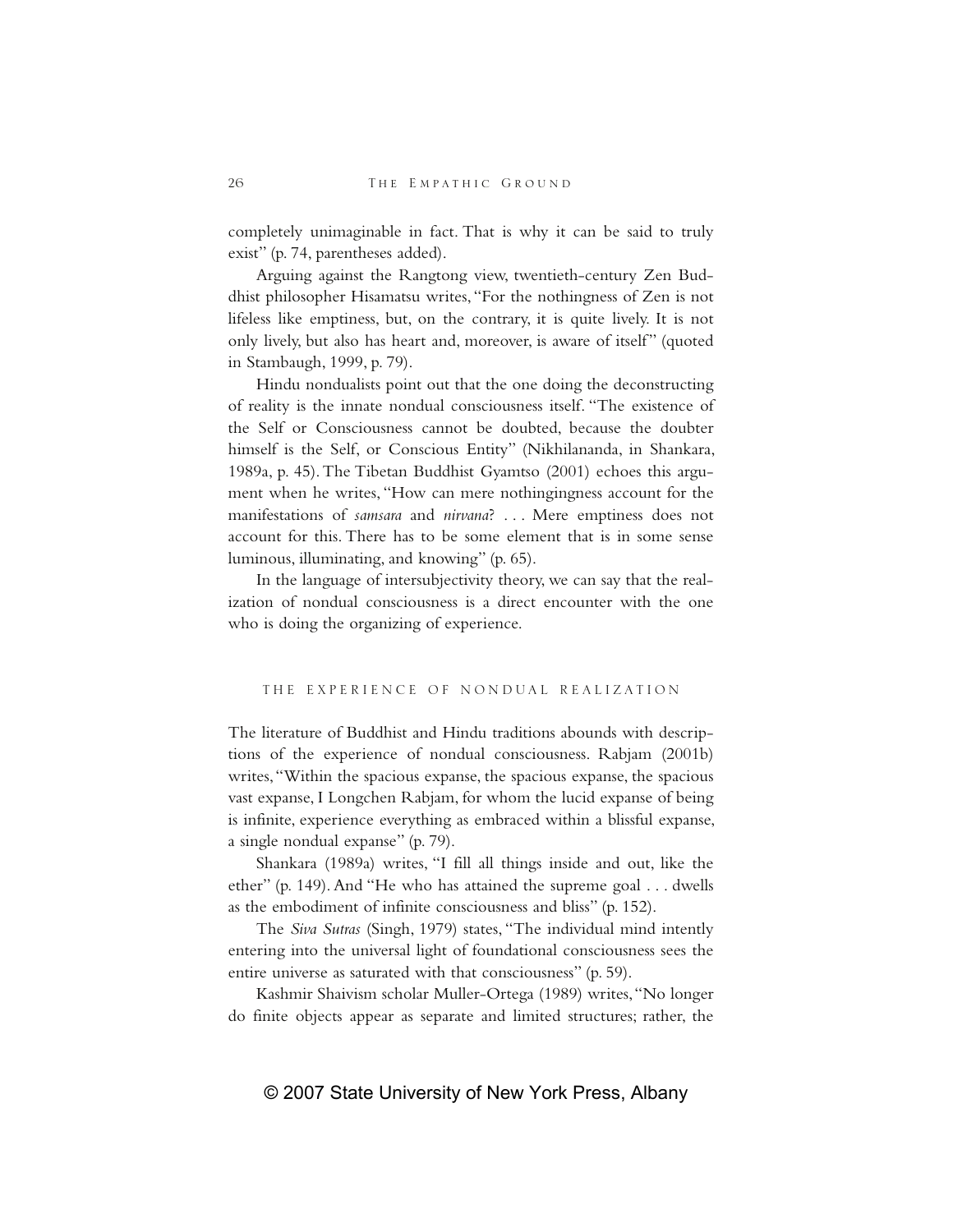silent and translucent consciousness out of which all things are composed surfaces and becomes visible as the true reality of perceived objects" (p. 182).

These descriptions, from diverse and even antagonistic Asian nondual philosophies, all point to the same specific and unusual experience. It is not that a new object of consciousness is being described, but rather a different type of consciousness itself—a different way of knowing, revealing a different view of that which is known.

Although the Western postmodern world is convinced that all consciousness is intentional, always consciousness "of" something, nondual consciousness differs from intentional consciousness in several ways. One of the most important is that nondual consciousness knows itself at the same time as it reflects objects. Zen philosopher Hisamatsu writes,"The nature of Awareness beyond conceptual differentiation is that it directly knows Itself in and through Itself. It is not like ordinary consciousness or knowing, which is a conditioned, object-dependent intentional knowing" (quoted in Stambaugh, 1999, p. 74). Nondual consciousness is described as "self-knowing," "self-reflecting" (see Traleg, 1993, Rabjam, 1998) and "self-apprehending" (Muller-Ortega, 1989).

Also, nondual consciousness transforms our experience of the objects it reflects. Objects are now "saturated" with translucent radiance. They appear permeable, in that our nondual mind pervades them. And they no longer appear to be "out there" in the world, separate from our own self. Instead, we experience continuity between our internal experience of thoughts, feelings, and sensations and the external world of perceptions.All this inner and outer experience appears to emerge from the same unified ground of consciousness.

Most important, nondual consciousness is not just a mental or cognitive experience. It emerges along with a transformation of our entire organism. Nondual realization is the experience that our own body is saturated with consciousness, just as the objects around us are saturated with consciousness.When we realize nondual consciousness, we experience our own body, and everything around us, as permeable or transparent. In our body, this is experienced as a clear-through openness. It feels as if we are made of empty, sentient space.

Nondual consciousness, as the openness of our whole body and being, does not just perceive and cognize, it also feels and senses. As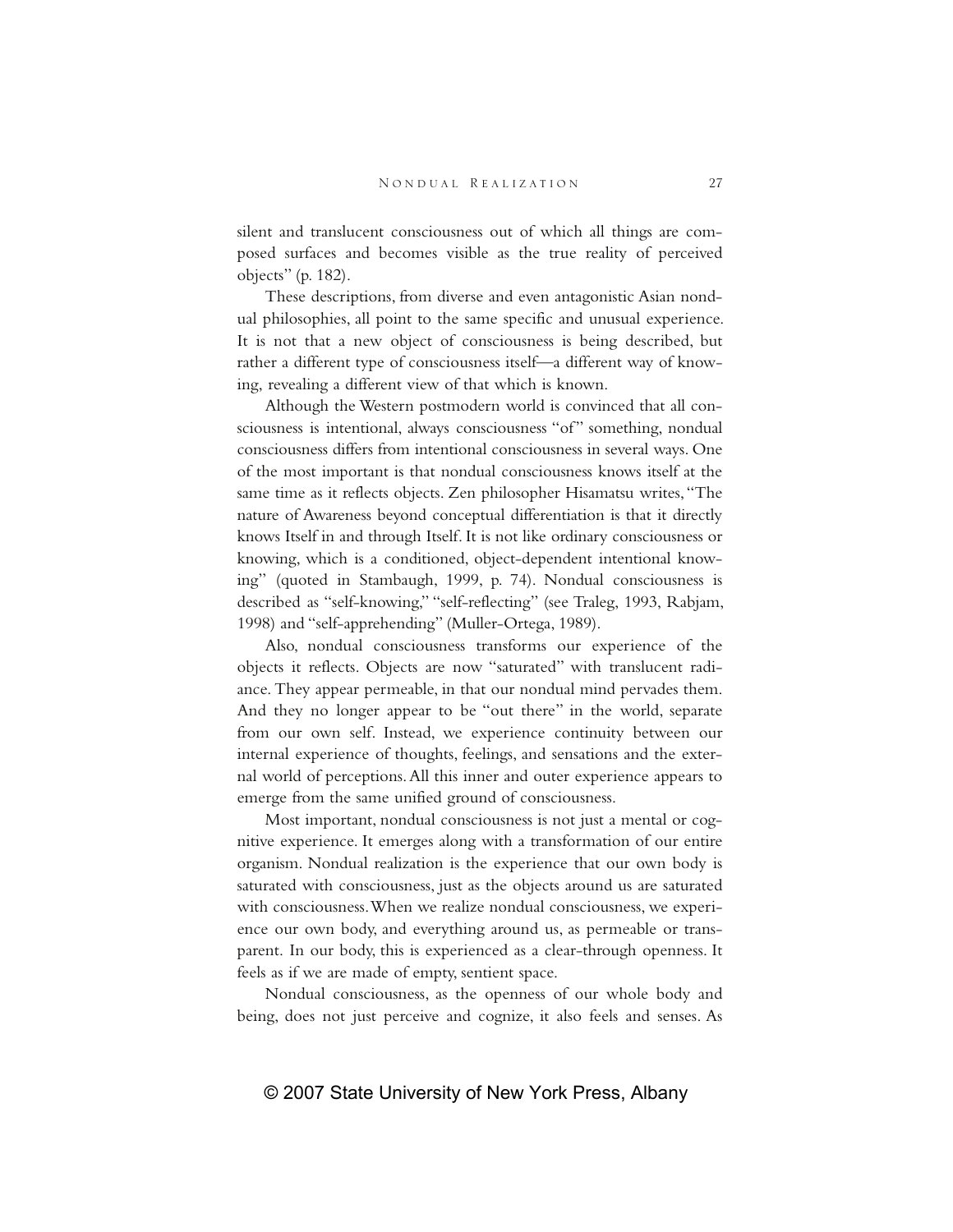Hisamatsu says in the earlier quote, it has a "heart." The openness that we experience with nondual realization is a deepened availability of our awareness, emotion, and physical sensation to respond to the world around us.The more we experience the stillness of nondual consciousness, the more deeply and fluidly our thoughts, emotions, and sensations move through us. This unobstructed fluidity of response is the basis of authenticity and spontaneity.

## CONCLUSION: THE NONDUAL BASIS OF INTERSUBJECTIVITY

This chapter has looked at the relationship between the innate, uncreated dimension of nondual consciousness, described in Asian philosophy, and the co-created (or co-organized) intersubjective field described in intersubjectivity theory. The main difference involves their conceptions of what subjectivity is. Asian nondual philosophy views subjectivity as basically unmodified and unconditioned, pervading all experience as clearly as a mirror. It claims that the reification of experience into subject/object dichotomies and the mental elaboration superimposed on experience block one's attunement to this unmodified subjectivity.

Intersubjectivity theory describes subjectivity as consisting solely of "organizing principles." "These principles, often unconscious, are the emotional conclusions a person has drawn from lifelong experience of the emotional environment, especially the complex mutual connections with early caregivers" (Orange,Atwood, & Stolorow, 1997, p. 7).

It is clear from this description that intersubjectivity theory is concerned with the modifications of subjectivity. In fact, it explicitly rejects the idea that there is a dimension of experience beyond these contextsensitive, intersubjectively generated organizations. Stolorow, Brandchaft, and Atwood (1987) write,"Any assumptions of a more objective reality of which the transference is presumed to be a distortion not only lie outside the bounds of psychoanalytic inquiry; they constitute a pernicious obstruction to the psychoanalytic process itself" (p. 13).

Although Asian philosophers maintain that we can achieve a clear or direct perception of phenomena, they do not conceive of this as a more objective reality, but rather as a more clearly experienced subjective real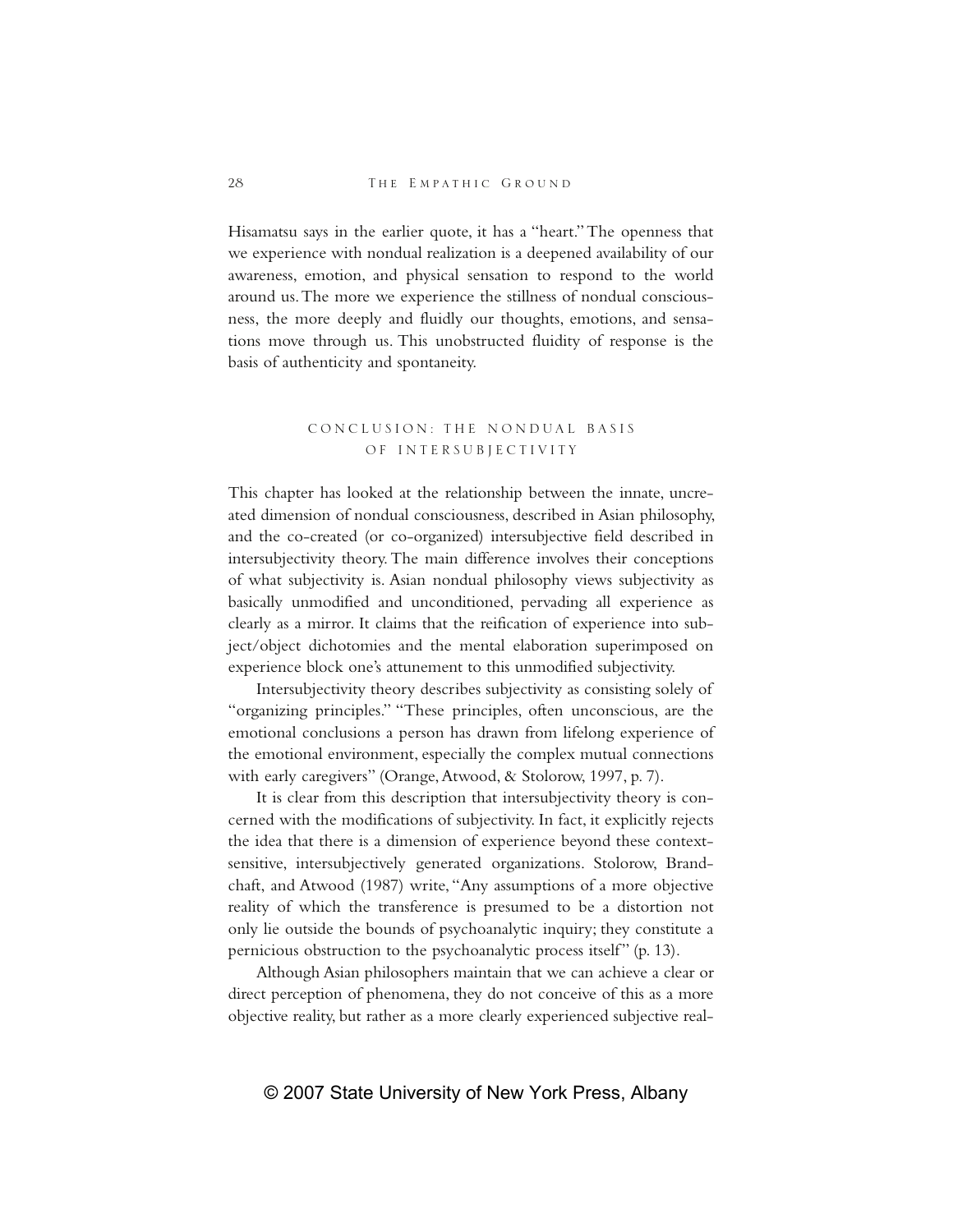ity. Nishitani (1982) writes, "Emptiness lies absolutely on the near side, more so than what we normally regard as our own self" (p. 97).

The difference between intersubjectivity theory and Asian nondual philosophy with regard to the basic nature of subjectivity has direct bearing on the direction of the therapeutic process. For intersubjectivity theory, the goal of psychotherapy is to help a person achieve more functional and flexible organizations of experience. Stolorow and Atwood (1992) write, "Successful psychoanalytic treatment, in our view, does not produce therapeutic change by altering or eliminating the patient's invariant organizing principles. Rather, through new relational experiences with the analyst in concert with enhancements in the patient's capacity for reflective self-awareness, it facilitates the establishment and consolidation of alternative principles and thereby enlarges the patient's experiential repertoire. More generally, it is the formation of new organizing principles within an intersubjective system that constitutes the essence of developmental change throughout the life cycle" (p. 25).

Asian nondual philosophers would consider an "expanded repertoire of organizing principles" to be far from the spontaneity, openness, and directness of experience that occur with nondual realization. If we recognize, as Asian philosophy does, that subjective organizations can give way to a subtler, more essential dimension of (subjective) experience, then we can expand our understanding of both the healing potential of psychotherapy and the potential of human development.

Intersubjectivity theory considers its conception of intersubjective worlds to be an antidote to the Cartesian split between mind and body, or mind and environment, or mind and mind:"experiential worlds and intersubjective fields are seen as equiprimordial, mutually constituting one another in circular fashion, not as a Cartesian entity localized inside the cranium" (Stolorow, Atwood, & Orange, 2002, pp. 95–96). In this sense, the unified ground of nondual consciousness constitutes a more radical solution to the Cartesian problem.As an experience of openness and unity, nondual realization is a state without strategy or manipulation. It is the antithesis of the individual cut off from and set against his or her environment.

As I noted in the introduction, some types of subjective organization can coexist with our experience of nondual consciousness. For